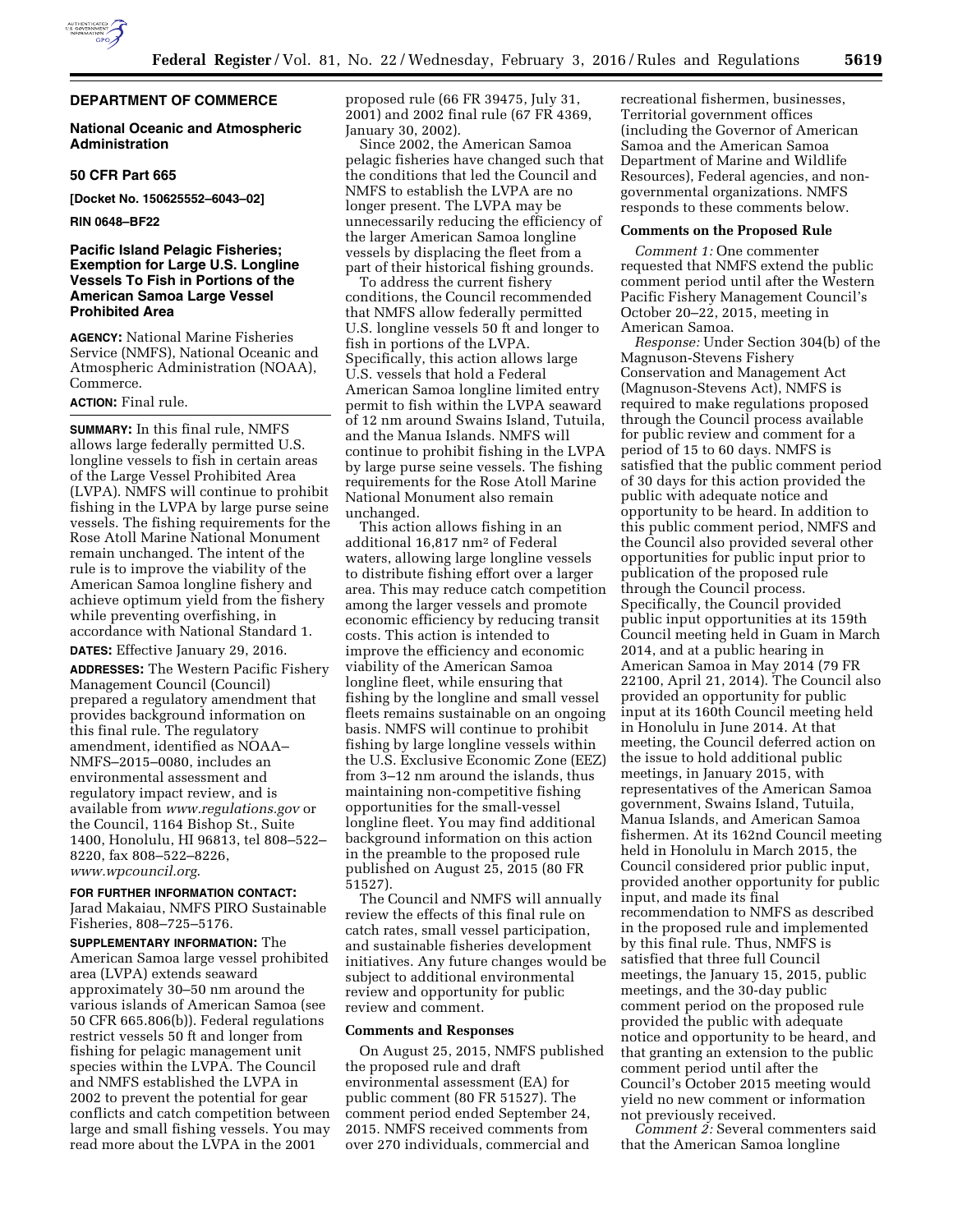fishery provides food, jobs and supports local businesses and is important to the American Samoan economy.

*Response:* NMFS agrees that the American Samoa longline fishery is important to the American Samoa economy. According to information presented in the EA, the fishery contributed between \$7.2 million and \$13.7 million to the American Samoa economy between 2003 and 2013. The primary source of the fishery's economic contributions to the territory was from sales of fish to the two canneries in Pago Pago. Although estimates are not currently available, the fishing activity also supports the American Samoa economy by providing wages for captains, crew members and income for the vessel owners. Moreover, the preparations for each trip include the purchase of supplies, including fuel, food for crew, and other items, which are bought locally. Additionally, each vessel requires a variety of local services including but not limited to, electrical engineering, hydraulics, engine maintenance, and vessel repair, all of which contribute to the local economy.

*Comment 3:* Several commenters said that the large longline vessels are all vessels of the United States and should have the same right to fish in American Samoa waters as the small alia vessels.

*Response:* NMFS agrees that all federally permitted American Samoa longline vessels are vessels of the United States. Furthermore, NMFS believes that all fishing sectors should be treated equally, unless there is a legitimate conservation and management need to treat them differently. Here, NMFS is approving an action that exempts large longline vessels from an area that is currently restricted to them, but open to other fishing vessels, because the conditions that originally led to the restriction for the large longline vessels no longer exists. Specifically, NMFS and the Council established the LPVA in 2002 to separate small longline vessels from large longline and purse seine vessels, and reduce the potential for gear conflict and catch competition between small and large vessels. At that time, the American Samoa longline fishery consisted of about 40 small alia (small fishing catamarans less than 50 ft long) and 25 large conventional mono-hull longline vessels. However, since 2006, fewer than three alia have been operating on a regular basis; and of these, only one was active in 2013 and 2014.

As described in the EA, fewer than 50 other small commercial and recreational vessels fish for yellowfin and skipjack tunas and billfishes in nearshore waters

and on offshore banks around American Samoa. Therefore, even accounting for the potential for competition with pelagic troll and recreational vessels, the conditions that led to the establishment of the LVPA in 2002 no longer support the full extent (30–50 nm) of the original prohibited area for longlining.

While the LVPA may benefit a few small alia vessels and these other fishing sectors, the LVPA may be further reducing the fishing efficiency of large longline vessels in combination with reduced catch per unit of effort (CPUE), lower sale price of fish, and increasing operational costs.

This action would allow large longline vessels in American Samoa to fish within the LVPA to as close as 12 nm of shore around Tutuila, Aunuu, the Manua Islands, and Swains. Waters from the shoreline to 12 nm around these islands, and within the Rose Atoll Marine National Monument, will remain closed to large longline vessels. This would continue to afford all other vessels and fishing sectors adequate spatial separation from the large vessel longline fleet and minimize the potential for catch competition and potential for gear interactions. This exemption applies only to large longline vessels of the United States that hold an American Samoa limited entry longline permit under 50 CFR 665.801.

*Comment 4:* Several commenters said they work and earn wages on longline vessels to support their families.

*Response:* Comment noted. See response to Comment 2.

*Comment 5:* Several commenters said the LVPA closure areas have been under-utilized by the alia longline fleet for more than 10 years.

*Response:* See response to Comment 3.

*Comment 6:* Several commenters noted that because fuel prices are now at an all-time low, reducing the cost of trips, including fuel cost is no longer a justification for this action.

*Response:* NMFS is approving an action to exempt large longline vessels from a portion of the existing LVPA because the conditions that led to the establishment of the closure are no longer present or necessary to prevent gear conflict and catch competition. Additionally, this action could improve efficiency in fishing activities by large longline vessels. While fuel price may currently be lower than in the past, it is subject to fluctuation due to multiple global and economic factors. Further, the success of longline fishing depends on being able to follow the fish, especially if they are abundant within the LVPA or pass into the LVPA.

Because cost of fuel continues to be the principal expense for longline fishing, this action could improve trip profits by lowering fuel costs as large longline vessels could fish closer to port than currently allowed.

*Comment 7:* Several commenters noted that fuel prices fluctuate and allowing the large longline vessels to fish closer to home would result in a small cost savings in fuel.

*Response:* See response to Comment 6.

*Comment 8:* Several commenters said that the action would improve safety at sea for small fishing vessels because large vessels would now be in the vicinity to assist small vessels that get into trouble.

*Response:* Comment noted. *Comment 9:* Several commenters said that there are higher catches and better catch rates of pelagic fish by recreational sectors in American Samoa compared to neighboring countries that do not have a LVPA and, therefore,

opposed the action. *Response:* Within the national waters of neighboring South Pacific countries, NMFS has no available information on the catch rates of pelagic species other than by longline and purse seine vessels. The available information for these fisheries indicates that catch rates for albacore have declined across most of the South Pacific, and the poor economic conditions faced by the American Samoa fleet were also experienced by most of the other longline fishing nations in the South Pacific. Through this action, NMFS expects that longline vessels will have the opportunity to improve catch rates that have been steadily declining, and to achieve optimum yield, while still maintaining a reduced area closure to protect the needs of other fishery participants, including recreational fishers.

*Comment 10:* Several commenters said that under the action, longline vessels would destroy coral reef ecosystem resources and breeding grounds for other fish species.

*Response:* While the commenter did not specify how longline vessels would destroy such marine resources, NMFS assumes that the commenter was referring to the potential for entanglement on coral reefs. NMFS notes that longline fishing in American Samoa does not occur over coral reefs, but rather much farther offshore and at depths (100–400 m) well below the photic zone where most coral reefs occur. Waters from the shoreline to 12 nm from shore will remain closed to large longline vessels, and there is little, if any, coral reef habitat beyond 12 nm.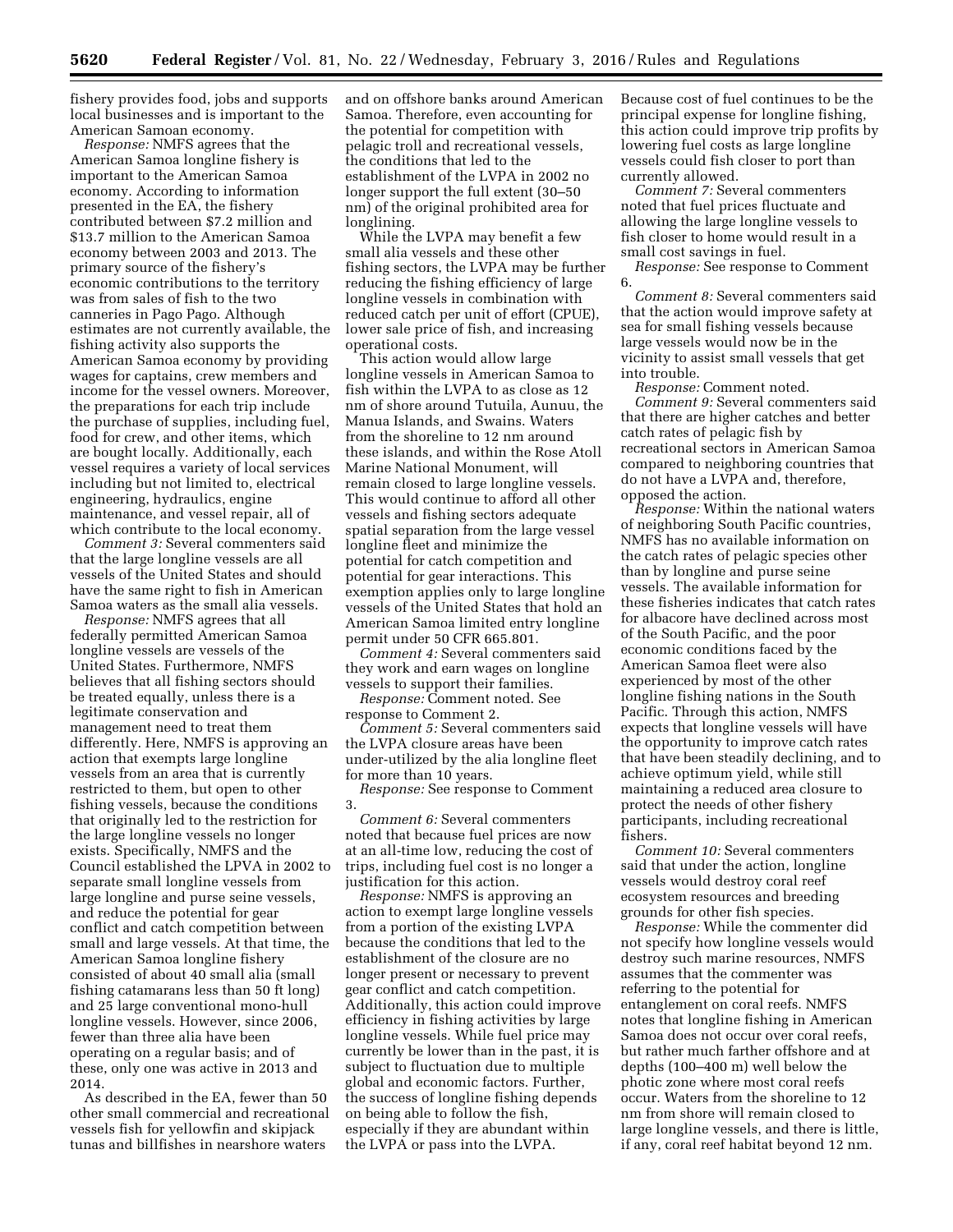In addition, longliners actively avoid shallow coral reef habitat, including fish breeding grounds, in order to prevent gear loss through entanglement with the bottom substrate. The American Samoa longline fishery does not target nor incidentally catch coral reef fish species.

*Comment 11:* Several commenters said that longline fishing has dramatically reduced fish populations around American Samoa and that this action would result in overfishing and deplete fish stocks.

*Response:* NMFS disagrees. While the commenters did not identify the fish populations that have been reduced or would become subject to overfishing because of the action, the American Samoa longline fishery primarily targets albacore. The most recent stock assessment summarized in the EA indicates that this population is not subject to overfishing and is not overfished. Additionally, stock assessments for most species incidentally harvested in the fishery, including yellowfin, skipjack, and billfish indicate that these species are also not subject to overfishing or overfished. Bigeye tuna is incidentally harvested, and is subject to overfishing. Nevertheless, because tunas, billfish, and other species caught by the American Samoa longline fishery are comprised of larger highly migratory populations, NMFS does not expect this action to contribute to overfishing or localized depletion of these stocks. See also response to Comment 12.

*Comment 12:* Several commenters said that there are no data to support claims that the action would result in overfishing or have a detrimental effect on alia longline vessels or recreational sport fishing vessels.

*Response:* NMFS does not expect this action to result in overfishing of any pelagic species nor have a detrimental effect on alia longliners or sport fishing vessels. Skipjack and yellowfin together comprise about 95 percent of the troll catch, the primary fishing method of sport fishing vessels. Furthermore, catch rates of these two species show no signs of decline over a 30-yr period, which encompasses the period of expansion of the American Samoa longline fleet. South Pacific albacore, the primary target of both alia and large longline vessels, is not subject to overfishing and is not overfished. Similarly, skipjack and yellowfin are not subject to overfishing nor overfished, and NMFS does not expect this action to result in a change in the status of these species. Bigeye tuna in the western and central Pacific Ocean, which is incidentally harvested in the American Samoa

fishery, is currently subject to overfishing, but is not overfished, and is managed under conservation and management measures adopted by the Western and Central Pacific Fisheries Commission, and implemented by NMFS. The American Samoa longline fishery annually landed fewer than 200 mt of bigeye tuna since 2005 with 85 mt landed in 2013.

*Comment 13:* Several commenters said that the action would result in a higher risk for oil spills and marine debris, but did not explain why.

*Response:* Based on available information presented in the EA, NMFS does not expect a change in the level of risk for oil spills or marine debris through this action. Allowing large longline vessels to fish within a portion of the LVPA will not lead to an increase in the number of vessels participating in the fishery or change vessel operations in a manner that would lead to greater discharge of oil or fuel into ocean waters. Further, the action does not present any greater danger of longline vessels grounding, or habitat damage compared to the status quo because there are no areas in the EEZ seaward of 12 nm shallow enough for a vessel to run aground.

*Comment 14:* One commenter felt that the action would endanger the survival of newly born humpback whale calves through entanglement and drowning.

*Response:* NMFS disagrees. Humpback whale calving and mother and calf pairs occur in shallow coastal waters within 12 nm, which would remain closed to large longline vessels. Beyond 12 nm, the movement of longline vessels will not change the amount of fishing effort or vessel operations and would not elevate the risk of entanglement. There have been no recorded or observed interactions with humpback whales in the American Samoa longline fishery.

*Comment 15:* Several commenters expressed the concern that public submissions on the action provided incorrect and/or misleading information regarding the regulatory protections for sea turtles and marine mammals in the action area, as well as impacts to these species by the American Samoa longline fishery. The commenters noted that NMFS has implemented regulations to protect marine resources, and they supported the action.

*Response:* Comment noted. *Comment 16:* One commenter said that the action could affect the composition and character of the marine environment around American Samoa, including marine populations protected by the National Marine Sanctuary of America Samoa.

*Response:* While the commenter did not specify how the action would affect the composition and character of the marine environment, longline fishing by large longline vessels has been occurring since the mid-1990s within the area where the LVPA now exists. NMFS has no observed or reported information indicating that longline fishing from large longline vessels has resulted in negative impacts to the composition and character of the marine environment around American Samoa, either before or after the establishment of the LVPA in 2002. Because the action would continue to prohibit longline fishing by large vessels from occurring within 12 nm of American Samoa, NMFS does not expect the action would result in such changes.

The American Samoa longline fishery does not operate within the boundaries of the National Marine Sanctuary of America Samoa, which extends from the shoreline out to a distance of approximately 3 nm. The American Samoa longline fleet targets highly migratory pelagic species such as albacore at considerable distances from the shoreline seaward of the outerboundary of the American Samoa sanctuary. Because the action continues to prohibit longline fishing by large vessels from occurring within 12 nm of American Samoa and within the Sanctuary, NMFS does not expect the action would affect marine populations protected by the sanctuary.

*Comment 17:* Several commenters said that although there are only a few active alia longline vessels, the action would make it even more difficult for small alia vessels to re-enter the fishery because they would not be able to compete economically with the large longline vessels.

*Response:* Alia fishing vessels operated for years before and after the arrival of large longline vessels in American Samoa in the 1990s. Based on information available, NMFS believes the reduced participation of the small alia vessels in the fishery was driven primarily by low catch rates of albacore experienced across the South Pacific region combined with high economic and other operating costs. See EA section 3.1.4.1.

The Council has been working with the American Samoa government on several fishery development initiatives, including the design of a new multipurpose alia fishing vessel and training in fresh fish handling for local and export markets. Smaller, alia-type vessels are likely better suited to conduct fresh fish operations targeting yellowfin and bigeye tunas and, as such, would minimize the potential economic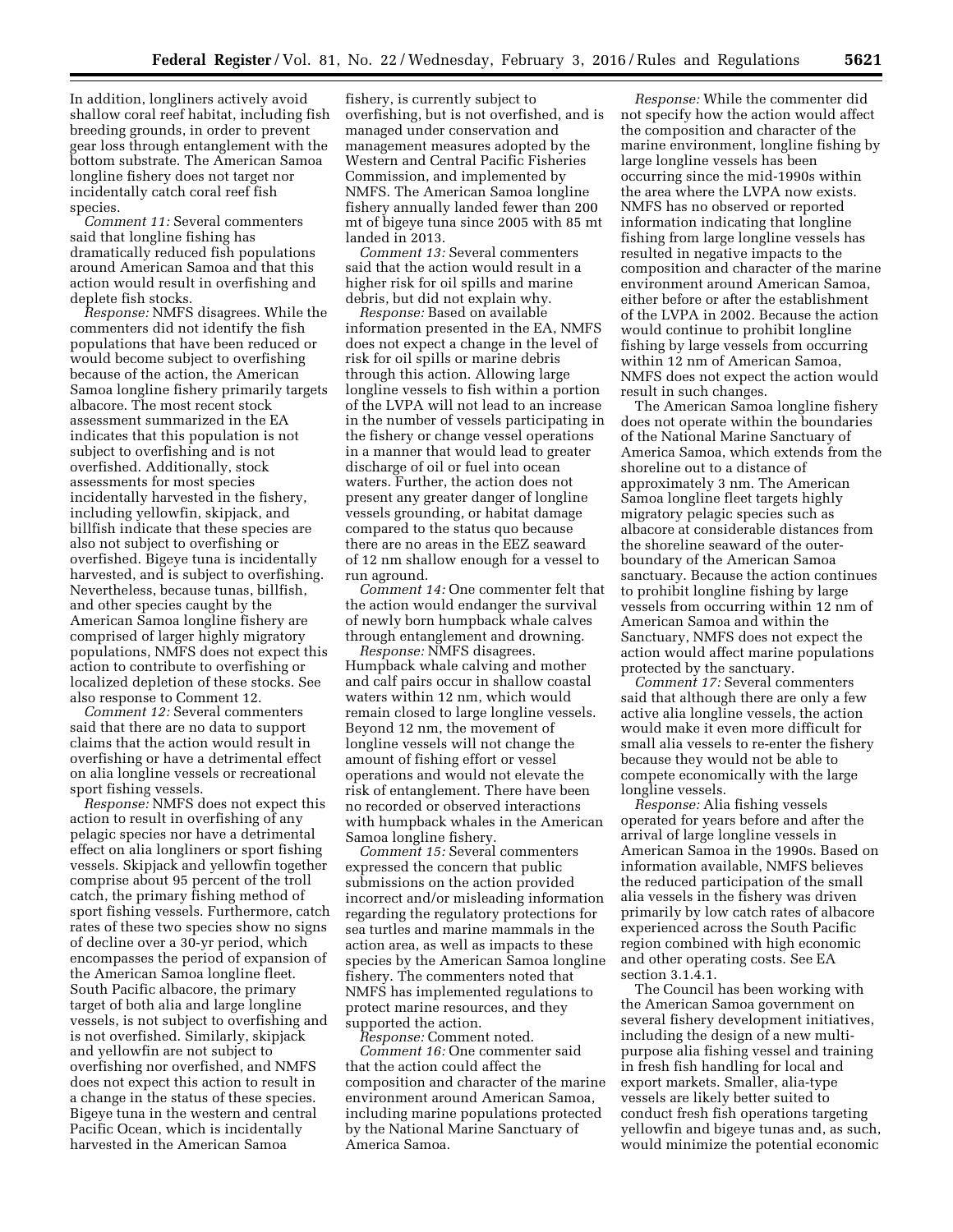competition with larger longline vessels targeting albacore. Data indicates that gear competition between large longline and alia vessels has not been a contributing factor to the decline of alia vessels. Accordingly, NMFS has no reason to believe that the action will adversely affect reentry of fishery participants into the alia fishery. See also response to Comments 3 and 24.

*Comment 18:* Several commenters expressed concern that the action would be detrimental to the recreational fishery and the growing sportfish tourism industry in American Samoa.

*Response:* NMFS has no information to suggest that the action would adversely affect other fishery participants. NMFS and the Council established the LPVA in 2002 to separate small longline vessels from large longline and purse seine vessels, and reduce the potential for gear conflict and catch competition. At that time, the American Samoa longline fishery consisted of about 40 small alia and 25 large conventional mono-hull longline vessels. Since then, there has been an increase in participation by the recreational and sport fishing fisheries, which target species such as skipjack tuna, yellowfin tuna, mahimahi, wahoo and billfish. These species are only a minor component of the catch by American Samoa longline vessels. Information in the EA does not indicate longline fisheries are negatively affecting troll CPUE. Specifically the data showed that increased longline catches of skipjack and yellowfin are coincident with higher CPUEs of the same two species in the troll fishery. This suggests that the CPUEs for both fisheries are dependent on regional availability of skipjack and yellowfin tuna. Similar studies from other parts of the region and referenced in the EA showed no evidence of interactions and catch competition between troll and longline vessels. See also response to Comment 9.

Sport fishing vessels generally operate within 12 nm from shore and in offshore areas around banks and seamounts, which longline vessels actively avoid to reduce the potential for longline gear tangling on bottom substrates. Furthermore, sport fishing and subsistence fishing beyond 12 nm from shore does not occur at sufficient frequency or concentration to justify the continued restriction of large longline vessels out to the full 50 nm to control the potential for gear conflict or catch competition. Although NMFS allows recreational and non-commercial fishing within the Rose Atoll Marine National Monument beyond 12 nm with a federal permit, all commercial fishing,

including longline fishing is prohibited throughout the monument out to a distance of approximately 50 nm around the atoll.

*Comment 19:* Several commenters thought that the action would affect the ability of recreational and subsistence fishermen to catch fish and feed their families.

*Response:* The commenters did not explain how the proposed action would affect their ability to catch fish. There is a wide variety of reef fish, deep bottomfish, and various pelagic species that will remain accessible exclusively for all fishermen with vessels smaller than 50 ft. NMFS does not expect the action would negatively impact the ability of these fishing sectors to catch fish for recreation or subsistence, as large longline vessels would continue to be prohibited from fishing within 12 nm around American Samoa.

*Comment 20:* Several commenters thought that allowing large longline vessels to fish on the banks and seamounts within the LVPA including South Bank, East Bank, Two Percent Bank, South East Bank, and North East Bank would deplete fish stocks and result in damage to bottom habitat.

*Response:* NMFS disagrees. See responses to Comments 10 and 11.

*Comment 21:* Several commenters said that existing federal regulations require American Samoa longline vessels to deploy all hooks below 100 m in depth to minimize interaction with sea turtles. Because of this existing gear regulation, longliners will avoid shallow banks and seamounts used by small vessels to minimize potential for gear loss.

*Response:* NMFS agrees. Federal regulations governing the American Samoa longline fishery at 50 CFR part 665 Subpart F require all longline hooks to be set at least 100 m deep. This is accomplished by requiring a minimum float line length of 30 m, together with a minimum of 70 m of blank mainline (no hooks) between each float line and the first branch line in either direction along the mainline. Both small and large longline vessels actively avoid bottom substrates to prevent gear entanglement and loss. See also response to Comment 10.

*Comment 22:* Several commenters said that albacore and other tuna species caught by the American Samoa longline fleet are highly migratory species and do not remain within the confines of the existing LVPA or the proposed exempted area and, therefore, there are no data to support public comments saying the longline fishery is detrimental to alia and sport fishing fleet.

*Response:* NMFS agrees. Not only do these pelagic species have an extensive migratory range, there are seasonal abundance trends that influence the catchability of these species throughout the year. This affects both large and small longliners. See also responses to Comments 11 and 18.

*Comment 23:* Several commenters felt that the action would result in gear conflicts between large longline vessels and small longline, troll, and recreational fishing vessels because NMFS and the Council underestimated the number of small vessels currently operating within the LVPA.

*Response:* A purpose in establishing the LVPA in 2002 was to separate small longline vessels from large longline and purse seine vessels to reduce the potential for gear conflict and catch competition. NMFS believes that the information presented by the Council and in the EA indicates that the conditions for the conservation and management need in establishing the LVPA no longer exist to the degree that requires its continuation. NMFS, moreover, believes that the 12 nm prohibition applied to large longline vessels provides adequate separation between small fishing vessels from the large longline and purse seine vessels, while still allowing for optimum yield for all fishing sectors.

Furthermore, the frequency and concentration of small alia longline vessels and small non-longline vessels fishing seaward of 12 nm is lower than that of the large longline vessels. Many of these small vessels are recreational and do not operate on a daily basis. The EA discusses the potential impacts of fishery participants, including impacts to the small vessel fleets and indicates this action will continue to provide for sufficient spatial separation between small and large vessels. The Council and NMFS used the best available information provided by the American Samoa Department of Marine and Wildlife Resources (DMWR) creel survey to estimate the number of vessels operating in the LVPA. See also response to Comment 18.

*Comment 24:* One commenter noted that two large local U.S. longliners already have permission to fish in the LVPA, and so there is nothing new about larger longline vessels fishing in the area.

*Response:* Comment noted. As part of the establishment of the LVPA regulations, NMFS exempted two individuals and their vessels from the LVPA restrictions on the basis that these individuals had made at least one landing of pelagic management unit species (MUS) with those vessels in the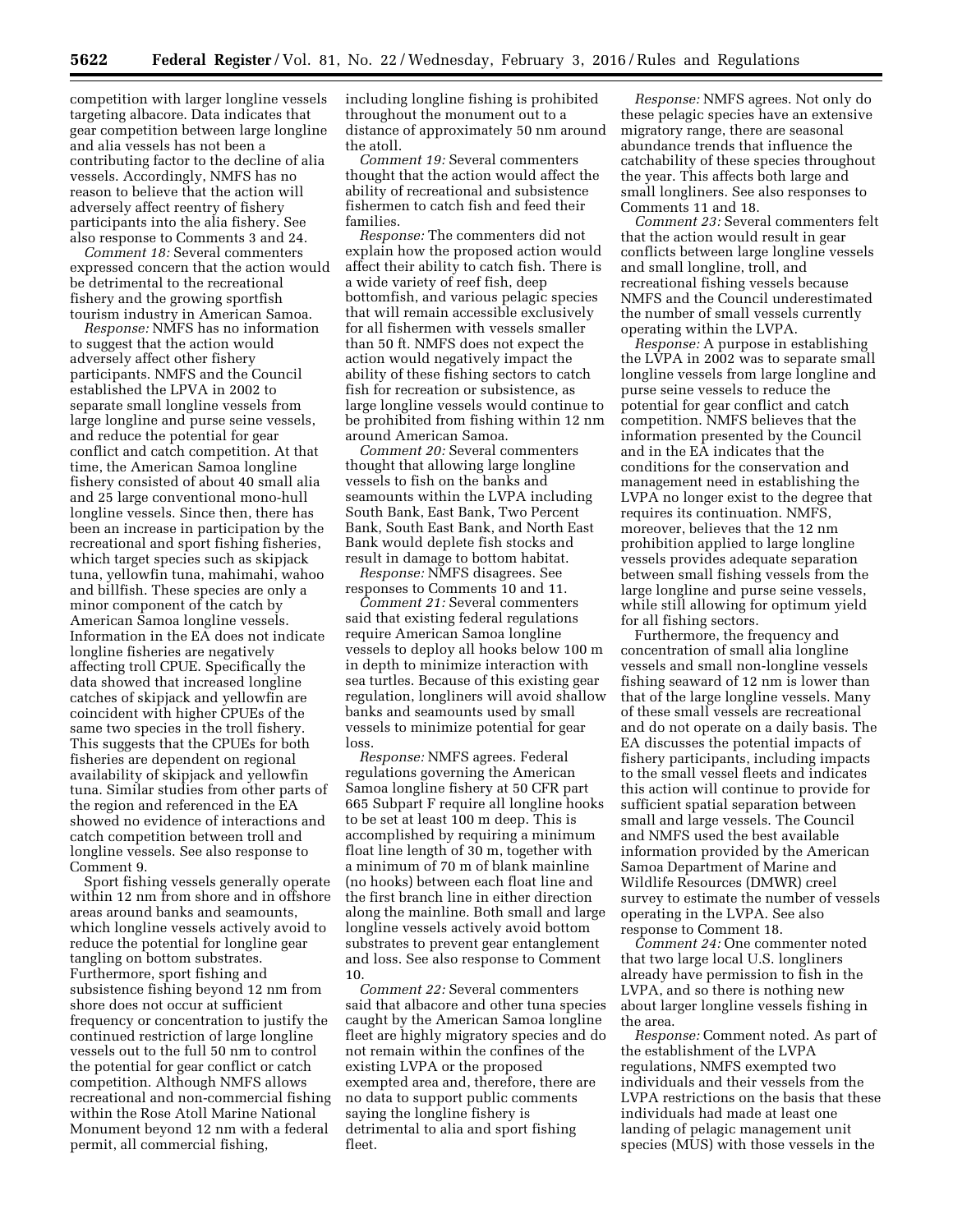LVPA area on or prior to November 13, 1997. See 50 CFR 665.818. NMFS has no information that the activity of these two vessels has created gear conflicts or affected the catches of smaller vessels within the LVPA.

*Comment 25:* Several commenters thought that the action would negatively affect the American Samoan Government's plan to build a fleet of 40 ft super alia intended to increase local indigenous Samoan participation in fishing in the LVPA.

*Response:* Based on information provided in comments submitted by the Government of American Samoa, the government has received a technical assistance grant from the U.S. Department of the Interior for the development of a prototype-fishing vessel called a super alia. Because the vessel has yet to be designed, constructed, or tested, and because additional capital would be required to build a fleet of these super alia envisioned under the Government's plan, NMFS cannot predict what changes, if any, may occur in the commercial fisheries because of this grant. However, the Council and NMFS are prepared to work with the Government of American Samoa to address potential regulatory and other impediments to sustainable fisheries development initiatives, once a super alia fleet is fully developed and the Government of American Samoa's alia program is implemented.

*Comment 26:* Several commenters said that a super alia fishing fleet is not realistic because fishermen will run into the same problems the previous alia fleet experienced, including high operation costs for longline gear, fuel, and bait.

*Response:* Comment noted. See responses to Comments 17 and 25.

*Comment 27:* Several commenters noted that in the Deed of Cession with the chiefs of the islands of Tutuila, Aunuu, and Manua Islands, the United States promised to protect the lands, preserve the traditions, customs, language and culture, Samoan way of life, and the waters surrounding the islands, and that all the science and environmental analysis should not supersede the rights of the people of these islands.

*Response:* NMFS' decision to approve the Council's recommendation to modify the LVPA is consistent with its authority under the Magnuson-Stevens Act to manage fishery resources in the U.S. EEZ. This action relieves an area restriction that applied to certain large commercial fishing operators within a portion of the US EEZ (generally 12 to 50 nm from shore), based on NMFS'

determination that the restriction no longer serves the conservation and management purposes for which it was developed. Importantly, this action preserves full access to these waters by smaller vessels, including alias, sport fishers, and artisanal fishing vessels, throughout the EEZ, as authorized under the existing American Samoa Archipelagic Fishery Ecosystem Plan and implementing regulations. Further, this action does not alter the authority of American Samoa to manage its coastal fisheries to the extent authorized under the Magnuson-Stevens Act, 16 U.S.C. 1856.

NMFS took particular care to ensure that the views of American Samoa stakeholders, including fishermen, fishing communities, and the American Samoa government, were solicited and taken into account throughout the development of this action. Consistent with the Magnuson-Stevens Act, the Council and NMFS provided a number of opportunities for American Samoa's participation during all material phases of the development of this measure, including Council meetings to discuss the amendment, the Coastal Zone Management Act (CZMA) process, and public meetings held in American Samoa (see response to Comment 1).

*Comment 28:* One commenter expressed support for the purse seine fleet.

*Response:* Comment noted. This action does not change the existing prohibitions against purse seine fishing in the LVPA.

*Comment 29:* One commenter felt that the action is based on incomplete data because the Council based its decision solely on the decrease of the alia longline fishing activities, and did not consider fishing activities by troll and bottomfish vessels.

*Response:* NMFS disagrees that the Council did not consider troll and bottomfish vessels. The EA contains detailed description of fishing sectors of American Samoa, including catch and effort by the troll and bottomfish fisheries, and other small boat fisheries. See response to Comment 23.

*Comment 30:* One commenter said the Council did not adequately consult with stakeholders prior to recommending the proposed action at its 162nd meeting in March 2015.

*Response:* See response to Comment 1.

*Comment 31:* One commenter thought that the proposed action ignores the fact that there are significant fishing activities in the exemption areas, especially in the vicinity near the banks.

*Response:* NMFS disagrees. The EA identifies the types of fisheries that

occur within the LVPA around American Samoa, including the alia longline fishery, troll and bottomfish fishery, and recreational fisheries. The EA also describes the number of vessels in each fishery, and provides catch and effort information and fishing location, where data is available. Moreover, the EA also provides an estimate of troll catch from the offshore banks as a percentage of total troll catch of American Samoa and analyzes the effects of the action on those fishing sectors.

*Comment 32:* One commenter felt that NOAA should increase the collection of information about seabirds and other protected species, by expanding current observer coverage as this fishery expands in size and area.

*Response:* NMFS strives to maintain an annual observer coverage rate of at least 20 percent in the American Samoa longline fishery, and has steadily increased observer coverage from approximately 6 percent in 2006 to nearly 20 percent in 2014. In some years, NMFS has been able to cover over 33 percent of all longline trips in the American Samoa longline fishery. However, NMFS' ability to increase and maintain observer coverage greater than 20 percent will be subject to available funding. NMFS also notes that the fishery may not increase in the total number of vessels because the number of available fishing permits is limited.

*Comment 33:* One commenter thought that, although the action would not alter fishing activities within the Rose Atoll Marine National Monument, the change may result in greater likelihood and frequency of derelict fishing gear washing ashore and recommends NMFS include measures to minimize derelict fishing gear.

*Response:* NMFS is unaware of any instances where such an event has occurred. Based on information provided in the USFWS Rose Atoll National Wildlife Refuge Comprehensive Conservation Plan (May 2014), the most significant derelict fishing gear is from the grounding of a Taiwanese vessel, which occurred in 1993, over 20 years ago. The plan also notes that observations of other forms of marine debris at Rose Atoll are rare, and do not constitute a significant visual presence in the atoll. NMFS does not expect this action to change the amount of fishing effort or other vessel operations, and is unlikely to increase frequency of derelict gear. For these reasons, NMFS is satisfied that additional measures to minimize derelict fishing gear from American Samoa longline fisheries are unnecessary at this time.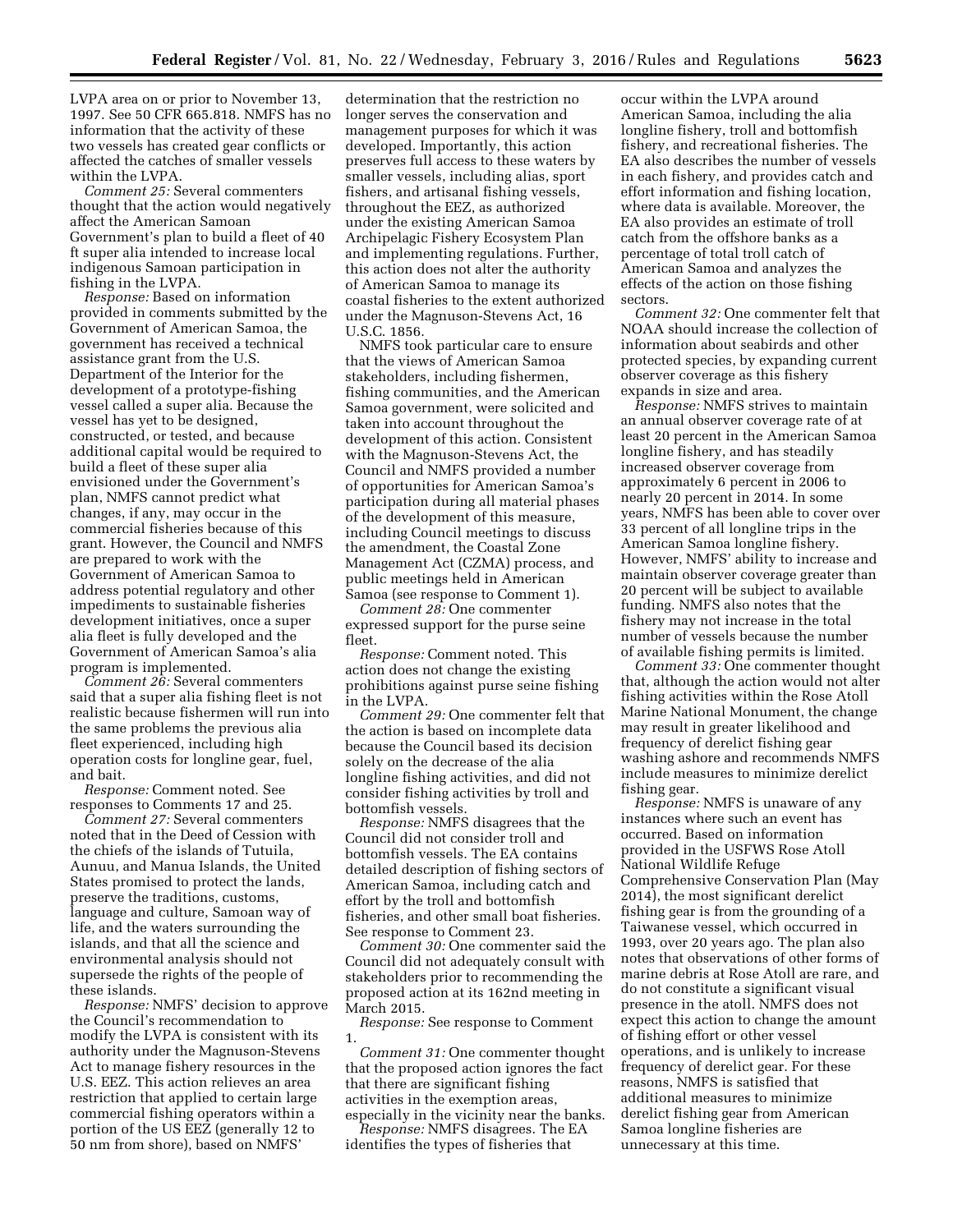# **Comments on the Draft Environmental Assessment**

*Comment 34:* One commenter said that NMFS should not open a currently closed area without a full environmental impact statement and additional sea turtle mitigation measures, including increased observer coverage and hard interaction limits.

*Response:* Based on the analysis presented in the EA, NMFS has determined that the proposed action would not result in significant impacts affecting the quality of the human environment and, therefore, does not warrant the preparation of an environmental impact statement. The analysis presented in the EA incorporates the best available scientific and commercial information on the fishery and its impacts on the environment, including sea turtles. Specifically, along with other relevant information, the EA considers the analysis from an October 30, 2015, biological opinion (2015 BiOp) that NMFS developed as part of a formal consultation under the Endangered Species Act. (See also responses to Comments 35–37).

Although participation and effort in the American Samoa longline fishery has varied and declined in recent years, NMFS expects that the level of participation, in terms of fleet-wide sets and hooks deployed, likely will return to historic levels. For this reason, the analysis in the 2015 BiOp anticipated the American Samoa longline fishery operating up to the level seen in 2007 when 29 vessels deployed 5,920 sets and approximately 17,554,000 hooks, and evaluated the potential environmental effects of the fishery operating at these levels. Additionally, NMFS anticipates the continued placement of observers on approximately 20 percent of all longline trips.

In the 2015 BiOp, NMFS concluded that the continued operation of the American Samoa longline fishery under existing federal regulations, and effort levels expected under the proposed action, is not likely to jeopardize the continued existence of any ESA-listed species, including sea turtles. NMFS based this conclusion on a thorough assessment of the effects of the action, together with the environmental baseline and the cumulative effects. The EA analysis considered the information presented in the 2015 BiOp and found that the expected level of fishery interactions under the proposed action would not result in significant population level effects for any ESA-

listed species or their habitats, including sea turtles.

*Comment 35:* One commenter said that, based on its calculations from information contained in the draft EA, the American Samoa longline fishery has killed approximately three adult female leatherback sea turtles each year for four years.

*Response:* NMFS disagrees with the commenter's conclusion about leatherback mortality in the action. At the time that NMFS published the proposed rule, the agency was undergoing consultation pursuant to Section 7 of the ESA for the American Samoa pelagic longline fishery. As part of the consultation process, NMFS prepared a memorandum dated May 8, 2015, (amended July 21, 2015) under the authority of sections 7(a)(2) and 7(d) of the ESA for the proposed continued operation of the fishery while consultation was ongoing. The draft EA incorporated information on the estimated leatherback take from this memorandum, and projected that, by the completion of consultation in October 2015, the longline fishery could be expected to interact with 27 leatherbacks, the equivalent of one adult nesting female mortality every 1.566 years. Since publication of the proposed rule, NMFS completed the 2015 BiOp, which considered all relevant commercial and scientific information available on sea turtles, and which supersedes the information in the May 8, 2015 memorandum as amended on July 21, 2015. NMFS' final EA considers the information found in the 2015 BiOp.

In the 2015 BiOp, NMFS estimated anticipated future interactions between the fishery and leatherbacks sea turtles. NMFS used previous, observed interactions and anticipated effort in the fishery to predict the future level of take. NMFS then used a discounting methodology to analyze the impact of this level of take on the leatherback population.

NMFS based the interaction estimates in the BiOp on a random sample of longline trips on which scientific observers are deployed. Relying on Table 7 of the 2015 BiOp, NMFS estimates 36 total leatherback interactions between 2011 and mid-2015 (based on eight observed interactions). NMFS used these interactions to calculate an average rate of interaction. That was then multiplied by the anticipated annual effort in the fishery to determine that 23 leatherback interactions are anticipated annually. NMFS then applied a leatherback mortality rate of 70.6, based on observed mortalities, injuries, and applying the

NMFS post-hooking mortality criteria (Ryder et al. 2006).

Accordingly, NMFS anticipates 23 interactions to result in 16.28 (23  $\times$  0.76 = 16.28) leatherback sea turtle mortalities. However, many of these interactions occur with juvenile sea turtles that already experience low survival rates even in the absence of fishing. Therefore, NMFS must apply a discount to the expected rate of annual interactions in order to estimate the risk that the proposed action would pose to the western Pacific leatherback sea turtle population.

NMFS first estimated the number of adult females or adult nester equivalents (ANE) harmed through injury or death related to the fishery. The American Samoa longline fishery interacts with male and female leatherback sea turtles, and they are predominantly juveniles (Van Houtan 2015). To estimate the number of adult females that could potentially be killed by 23 interactions, two adjustments were applied to the calculation above: (1) The proportion of females in the adult population (using a ratio of 65 percent females to 35 percent males); and (2) the adult equivalent represented by each juvenile interaction. The adult equivalent was determined using the discounting method (Van Houtan 2013, 2015). This discounting method summarized in the 2015 BiOp incorporates an exact demographic match to the observed interactions, and relies on length measurements by fishery observers of bycaught turtles, and conversion of these recorded lengths to ages. Therefore, of the estimated 16.28 leatherback sea turtle mortalities, NMFS estimates 10.58 would be females (16.28  $\times$  0.65 = 10.58). Applying the adult equivalent discounting method (Van Houtan 2013, 2015), NMFS estimates 23 leatherback interactions would result in the mortality of 0.55 adult females annually, or one adult female mortality every 1.8 years from a nesting population of 2,739 females (Van Houtan 2015). This represents less than 0.0002, or 0.02 percent of the nesting population in the region. NMFS considers this level of impact to the population to be negligible, and it will not adversely affect the species' ability to survive, successfully reproduce, and recover.

NMFS believes that the commenter made several assumptions in the calculations that led to a flawed conclusion on sea turtle mortality. The commenter assumed, for instance, an observer coverage rate of 20 percent over the four-year period, and then apparently multiplied the observed number of injured and killed since 2010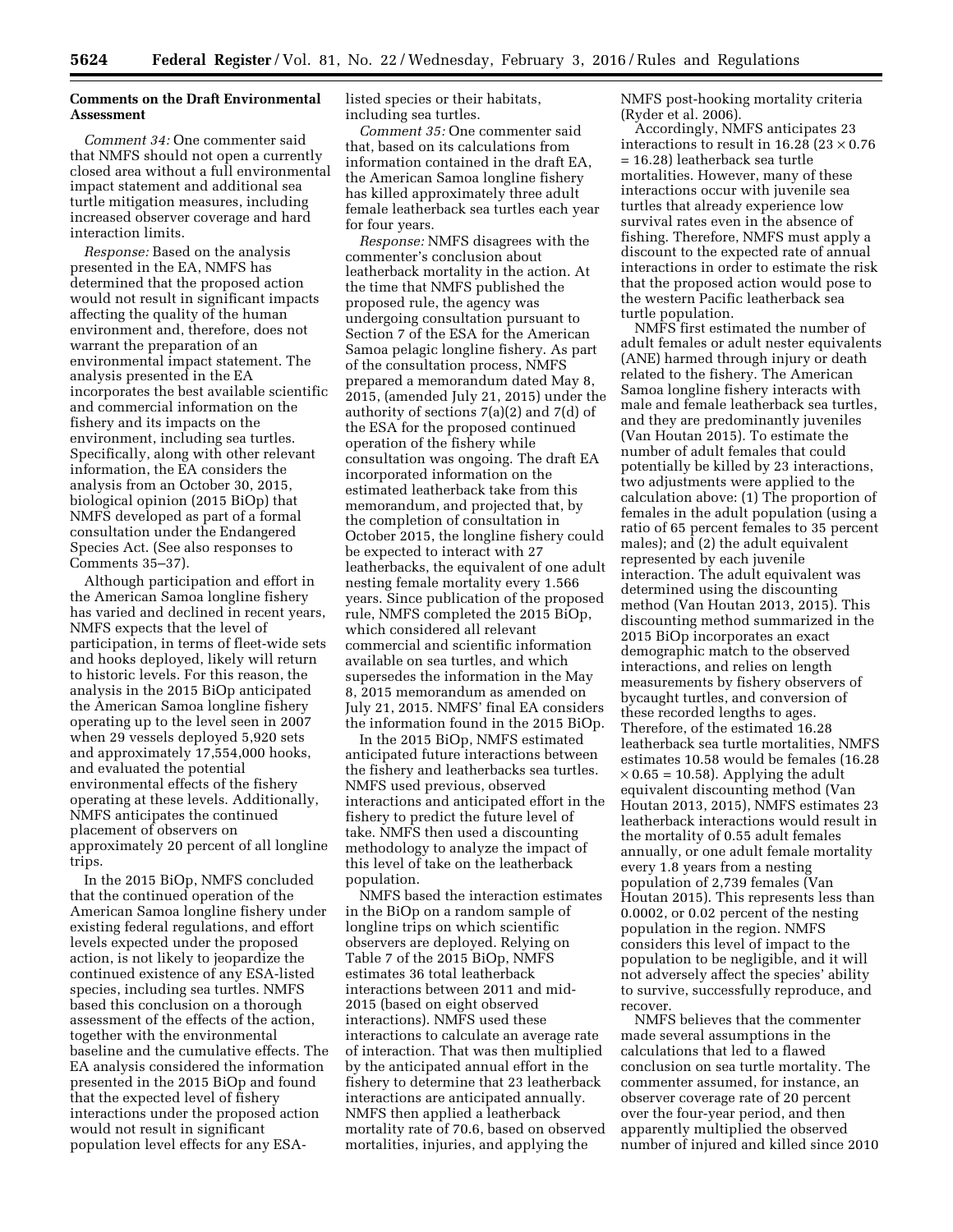by a factor of five. The commenter incorrectly applied the NMFS posthooking mortality criteria of 70.6 percent (Ryder et al. 2006) to the expanded number of injured turtles.

The mortality rate is an average rate where mortality is 100 percent and injuries are assessed at a rate between 0 and 100 percent, based on the observed hooking or entanglement injuries and using the NMFS post-hooking mortality criteria (Ryder et al. 2006). Therefore, the mortality rate of 70.6 percent already accounts for all observed mortalities. Thus, applying this rate to the expanded, injured turtle count is an incorrect use of the mortality rate. Furthermore, the mortality rate of 70.6 percent is a conservative mortality rate because NMFS did not separate out the larger turtles from the younger, smaller turtles that have a much higher mortality rate. The five smaller turtles were boarded dead (a mortality rate of 100 percent) and the three larger turtles that were not boarded had a mortality rate of 21.7 percent. When using these individual mortality rates in the ANE calculation, the ANE is 0.33 rather than 0.55. While NMFS provided exact measurements for two turtles, it is incorrect to assume the other turtles were adults. In fact, the fishery predominantly interacts with juvenile turtles; of the eight observed interactions with leatherbacks in this fishery, five were juveniles and three were adults.

NMFS, therefore, believes that the data and analysis contained in the 2015 BiOp and EA are the best available science on which to base determinations of the impact by the fishery to protected marine species.

*Comment 36:* One commenter said that the draft EA does not adequately discuss the impacts to endangered leatherback sea turtles from the fishery and its expansion into the LVPA.

*Response:* The analysis presented in the final EA incorporates the best available scientific and commercial information on the fishery and considers the 2015 BiOp, which NMFS developed as part of a formal consultation under the Endangered Species Act. The analysis in the 2015 BiOp indicates that under the proposed action the fishery could potentially interact with 23 leatherback sea turtles each year. Genetic analysis of three leatherback turtles caught incidentally in the American Samoa longline fishery indicate that they are from the Western Pacific genetic stock, which is comprised of nesting populations in Papua-Barat, Indonesia, Papua New Guinea and Solomon Islands.

Based on the analysis in the 2015 BiOp, NMFS estimates the longline fishery would cause 0.55 adult female mortalities annually. This is the equivalent of one adult female mortality every 1.8 years from a nesting population of 2,739 females in the Western Pacific population. (Van Houtan 2015). This represents less than 0.0002 (0.02 percent) of the nesting population in the region. In the 2015 BiOp, NMFS concluded that this anticipated level of interactions and associated adult female mortalities under the proposed action is not likely to jeopardize the continued existence of leatherback sea turtle populations. The analysis in the EA further indicates that 0.55 adult female mortalities annually or 1.65 adult female mortalities over a 3-yr period is not likely to pose an appreciable risk or result in significant impacts to leatherback sea turtle populations in the Western Pacific region.

*Comment 37:* One commenter said that the draft EA failed to assess adequately the proposed action and several upcoming actions all of which will increase risk of interactions with sea turtles. First, the proposed action will allow large longline vessels into pelagic habitat around American Samoa most likely occupied by leatherback sea turtles. Second, the proposed rule will increase fishing effort as measured by area of the activity and by hooks deployed. Finally, the proposed action's risk of increasing interactions must be considered with the Council approved amendments that create a shallow-set longline fishery by eliminating the depth requirement for hooks and increasing the swordfish retention trip limit.

*Response:* As discussed in response to comment 34, the final EA considers analysis presented in the 2015 BiOp, which estimates population level impacts to sea turtle populations resulting from the proposed action and in anticipation of increased fishing effort in coastal areas. After analyzing the proposed action, including the environmental baselines and cumulative effects, and its impact on protected species, NMFS concluded in the 2015 BiOp that the action is not expected to cause an appreciable reduction in the likelihood of both the survival and recovery of leatherback sea turtles in the wild, or other protected species in the action area. The final EA includes this information. In addition to impacts on protected resources, the final EA also analyzed whether the action would significantly affect the human and natural environment. Based on the analysis, NMFS determined that the

impacts of the action were not significant (see Section 4 of the final EA). NMFS has no information to believe that the partial reopening of an area currently closed to longlining will result in unacceptable impacts to sea turtles or other protected species.

The targeting of swordfish generally requires deployment of hooks shallower than 100 meters. However, as described in the draft EA, current federal regulations require all hooks set by the fishery to be set deeper than 100 meters in order to minimize the risk of sea turtle interaction. Thus, current federal regulations prohibit American Samoa longline vessels from targeting swordfish with hooks set shallower than 100 meters in the American Samoa EEZ.

NMFS notes that the Council has taken action to recommend creating a shallow-set longline fishery in American Samoa. The Council, however, has not yet developed an amendment or associated environmental impact analyses describing such a fishery. Should the Council propose that action as an amendment, NMFS would conduct all necessary analyses to determine whether the action complies with the Magnuson-Stevens Act and all applicable laws. At this time, however, NMFS is satisfied that the final EA adequately assesses the cumulative impact of the Council action and all reasonably foreseeable actions.

### **Changes From the Proposed Rule**

In this final rule, NMFS made minor housekeeping changes in the tables of boundary coordinates in § 665.818(b). In the proposed rule, NMFS had labeled the points for each coordinate with simple numbers. Using the same numbers for each table could lead to confusion among fishermen and enforcement officials, so in this final rule, NMFS added prefixes for boundary point labels that are different for each island or island group. Specifically, the Tutuila coordinates carry the prefix ''TU-,'' the Manua coordinates carry the prefix ''MA-,'' and the Swains coordinates carry the prefix ''SW-.''

Also in the proposed rule, in the table of boundary coordinates for Swain's Island at § 665.818(b)(3), NMFS only listed degrees and minutes in defining the latitude and longitude for each coordinate, and inadvertently omitted the seconds. In this final rule, NMFS corrects that omission by including degrees, minutes, and seconds for each boundary coordinate.

The final rule also corrects the first instance of the coordinate for MA point 1. The proposed rule listed the W. long. coordinate as 169°53′7″. The final rule